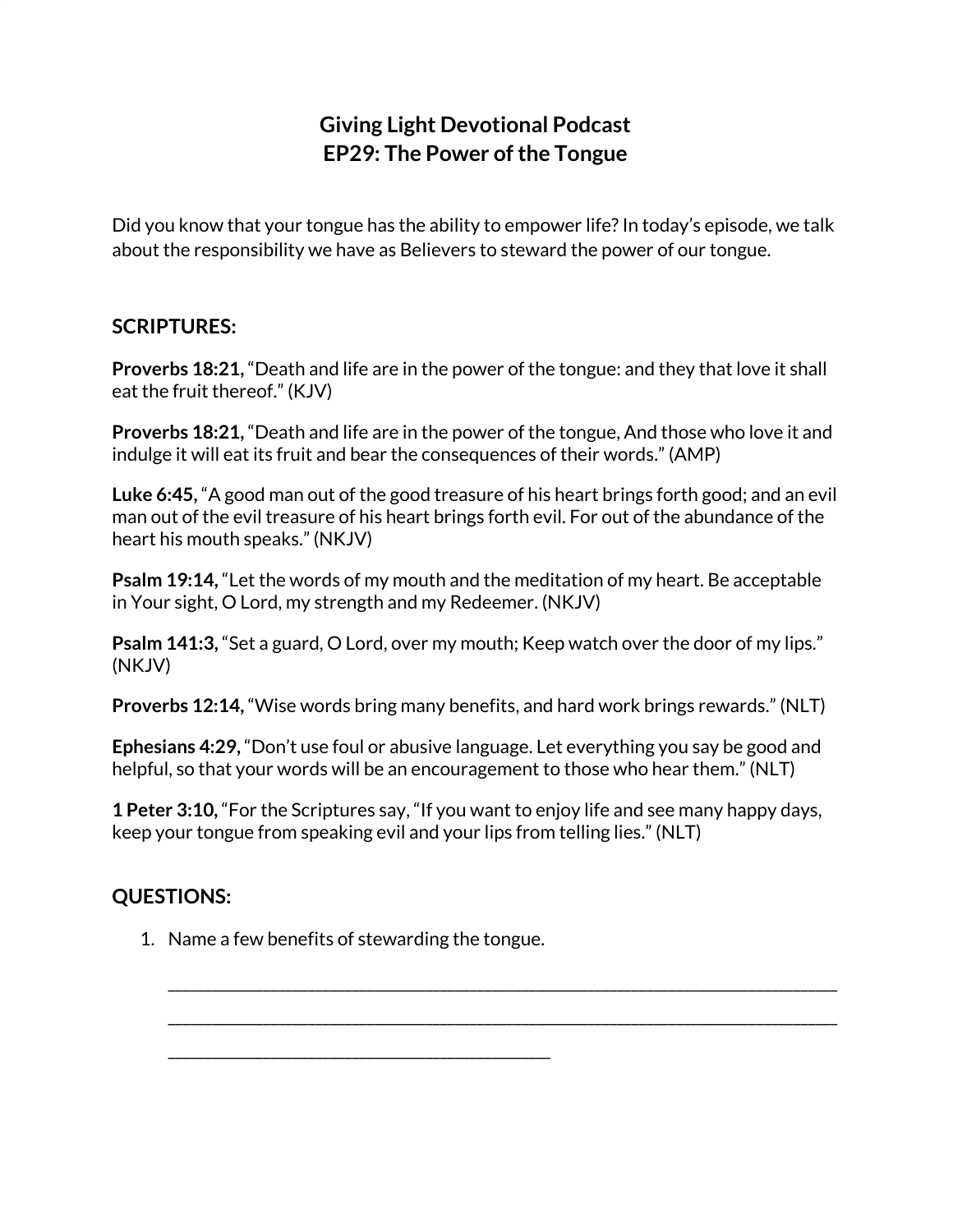| 2. According to this episode, what was God's original intent for the tongue and why is<br>this truth important to understand?                                                 |
|-------------------------------------------------------------------------------------------------------------------------------------------------------------------------------|
| 3. Explain why your ability is always tied to your responsibility?                                                                                                            |
| 4. Describe an example in your life where you allowed your tongue to empower death<br>and how did you experience the consequence of those words?                              |
|                                                                                                                                                                               |
| 5. Scripture teaches us that out of the abundance of the heart the mouth speaks.<br>Explain how this truth is connected to controlling/stewarding the power of the<br>tongue? |
|                                                                                                                                                                               |
|                                                                                                                                                                               |
|                                                                                                                                                                               |
|                                                                                                                                                                               |